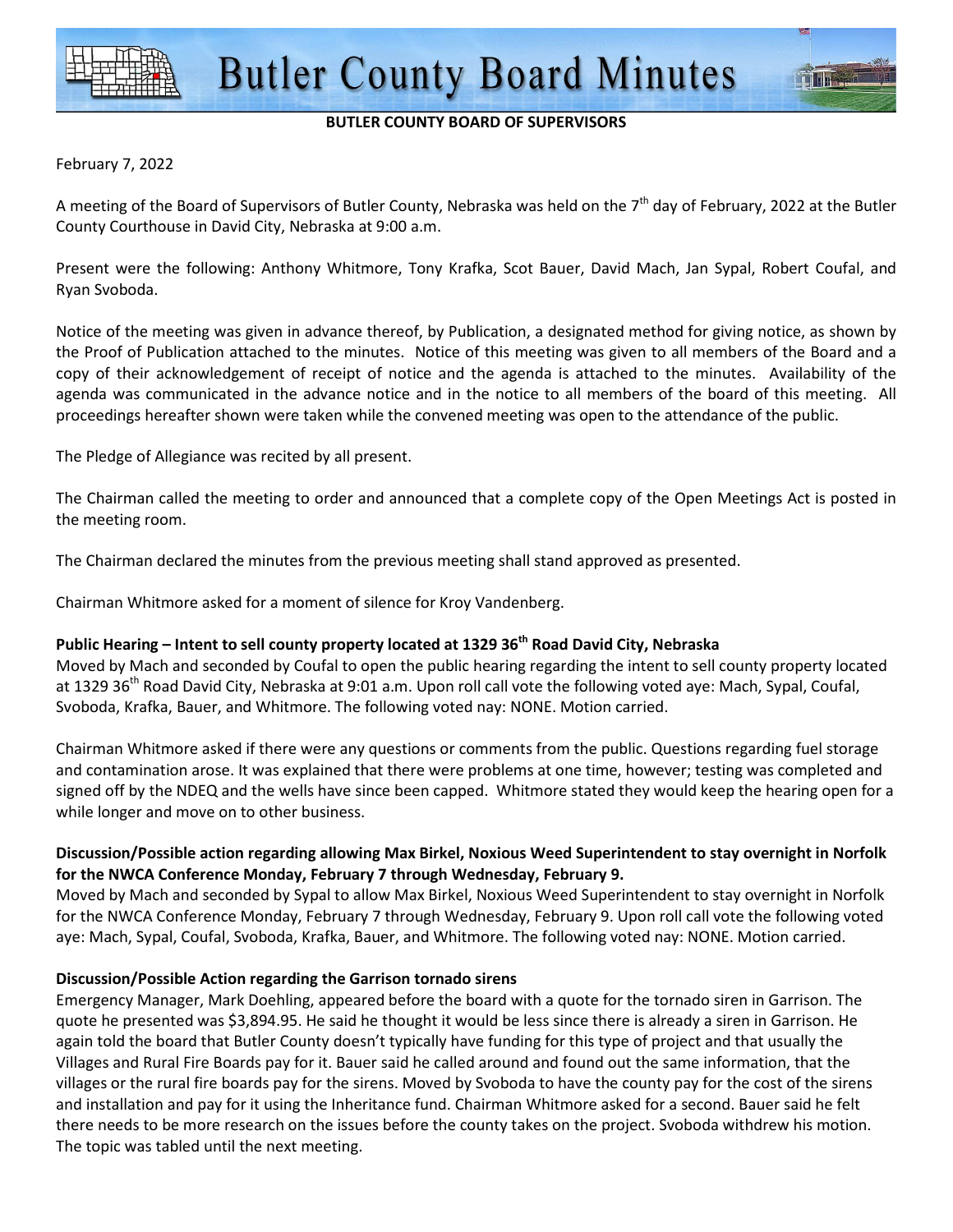**Butler County Board Minutes** 

### **Discussion about the gravel pit expenses and the future of the pit**

Highway Superintendent, Randy Isham, reported to the board that in the last fiscal year the gravel pit cost the county approximately \$10.91 per cubic yard of gravel pumped. He said that there were more repairs and labor at the gravel pit in the last year and that in previous years the pit cost less. He said realistically the pit costs approximately \$9.73 per cubic yard. These numbers are significantly less than the average \$16.49 per cubic yard that they can purchase from other gravel pits. He said the pit roughly saves the county \$125,000 to \$150,000 depending on which pit the gravel is purchased from. He also reported that the repairs to the pump and cutter head will be less than he reported at the last meeting. At the last meeting he estimated it would cost \$75,000 to repair everything. It is now estimated that it will cost approximately \$60,000. The board discussed the repairs. Moved by Mach and seconded by Bauer to fix the pump and cutter head. Upon roll call vote the following voted aye: Mach, Bauer, Krafka, Svoboda, Coufal, Sypal, and Whitmore. The following voted nay: NONE. Motion carried.

## **Update on Roads**

Chairman Whitmore reported that Ulysses Township purchased a motor grader at their last monthly meeting. Isham reported that he has his dirt crew doing rip rap on the Big Blue and on culverts that have been undermined by water.

## **Approval of Resolution 2022-04 – Approval of Butler County Local Emergency Operations Plan (LEOP)**

Emergency Manager, Mark Doehling, explained that any time a change is made to the LEOP the board needs to acknowledge the changes and approve a resolution. Moved by Bauer and seconded by Sypal to approve the resolution as presented. Upon roll call vote the following voted aye: Bauer, Mach, Sypal, Coufal, Svoboda, Krafka, and Whitmore. The following voted nay: NONE. Motion carried.

# **BOARD OF SUPERVISORS BUTLER COUNTY, NEBRASKA RESOLUTION NO. 2022 – 04**

WHEREAS, the Board of Supervisors of Butler County, Nebraska, pursuant to Nebraska Statute, is vested with the authority of administering the affairs of Butler County, Nebraska; and

WHEREAS, it has been determined that a Butler County Local Emergency Operations Plan has been developed in order to provide for a coordinated response to a disaster or emergency in Butler County, and the cities and villages in Butler County; and

WHEREAS, the Board of Supervisors of Butler County, deems it advisable to and in the best interest of Butler County to approve said Local Emergency Operations Plan;

WHEREAS, the acceptance of this Local Emergency Operations Plan supersedes all previous approved Butler County Local Emergency Operations Plans;

NOW, THEREFORE, BE IT RESOLVED by the Board of Supervisors of Butler County, Nebraska, that the Butler County Local Emergency Operations Plan be, and hereby is, approved.

PASSED AND APPROVED THIS \_\_7th\_\_, DAY OF \_\_\_\_February \_\_\_, 2022.

MOVED by Bauer, seconded by Sypal, that the above resolution be adopted. Motion carried.

| FOR:                | AGAINST: | ABSENT: | ABSTAIN: |
|---------------------|----------|---------|----------|
| /s/Anthony Whitmore |          |         |          |
| /s/Ryan Svoboda     |          |         |          |
| /s/Robert Coufal    |          |         |          |
| /s/Jan Sypal        |          |         |          |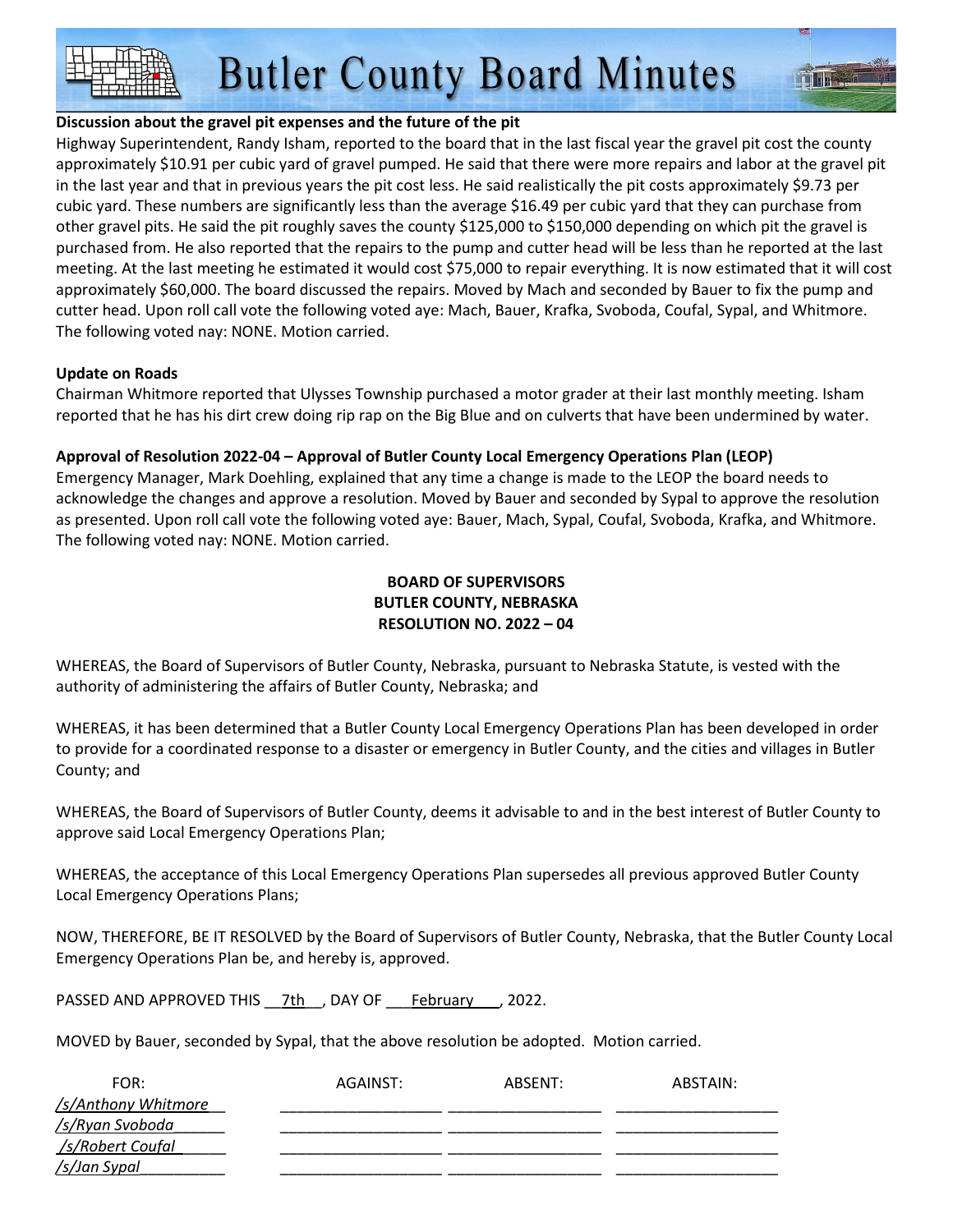*/s/David W. Mach*\_\_\_\_\_ */s/Scot Bauer*\_\_\_\_\_\_\_\_\_ */s/Tony Krafka*\_\_\_\_\_\_\_\_

> Attested to by: \_*/s/Stephanie L. Laska*\_\_\_\_\_\_\_\_\_\_\_\_\_\_ Stephanie L. Laska Butler County Clerk

#### **Discussion**

It was discussed whether SENDD could help Garrison get the funding for the sirens. They thought that could be a possibility, however Garrison would have to join SENDD in order to seek their help.

# **Public Hearing – Intent to sell county property located at 1329 36th Road David City, Nebraska**

Chairman Whitmore asked if there was any more comment from the public. There being no further comment from the public he asked for a motion to close the hearing. Moved by Mach and seconded by Coufal to close the public hearing at 9:36 a.m. Upon roll call vote the following voted aye: Mach, Sypal, Coufal, Svoboda, Krafka, Bauer, and Whitmore. The following voted nay: NONE. Motion carried.

## **Discussion/Possible Action regarding the claims approval and signing process**

Chairman Whitmore explained that he had discussed with County Clerk, Stephanie Laska, regarding the need to sign each claim after the meetings. He had spoken with a couple other counties and their process has the entire board sign a document stating they've reviewed and approved the claims as presented. Laska contacted the auditor's office to inquire if the entire board signing a document approving the claims instead of the chairman signing each individual claim would be acceptable. She received word from the office that the change would be acceptable to their office. Moved by Sypal and seconded by Mach to change the signing process to the entire board signing a document to approve the claims instead of the chairman signing each individual one. Upon roll call vote the following voted aye: Sypal, Mach, Bauer, Krafka, Svoboda, Coufal, and Whitmore. The following voted nay: NONE. Motion carried.

## **County Clerk Monthly Fee Report**

The County Clerk fee report for the month of January 2022 was accepted and placed on file.

## **Clerk of the District Court Monthly Fee Report**

The Clerk of the District Court fee report for the month of January 2022 was accepted and placed on file.

## **Sheriff Monthly Report**

The Monthly Sheriff Report for January 2022 was presented before the board. It was accepted and placed on file.

#### **Human Resources Update**

Heidi Loges, Human Resources Director, appeared before the board and discussed recognizing employees for their time with the county monthly at a board meeting. She wants to recognize employees that have been with the county for 5, 10, 15, 20 years and so on. The board liked the idea and asked Loges to start at the next meeting.

## **Discussion/Possible Action regarding an interlocal cooperation 911 Emergency Communications Equipment Sharing Agreement**

911 Coordinator Myndi Petersen presented an interlocal agreement for sharing 911 Emergency Communications equipment. Moved by Sypal and seconded by Coufal to approve the agreement as presented. Upon roll call vote the following voted aye: Sypal, Coufal, Svoboda, Krafka, Bauer, Mach, and Whitmore. The following voted nay: NONE. Motion carried.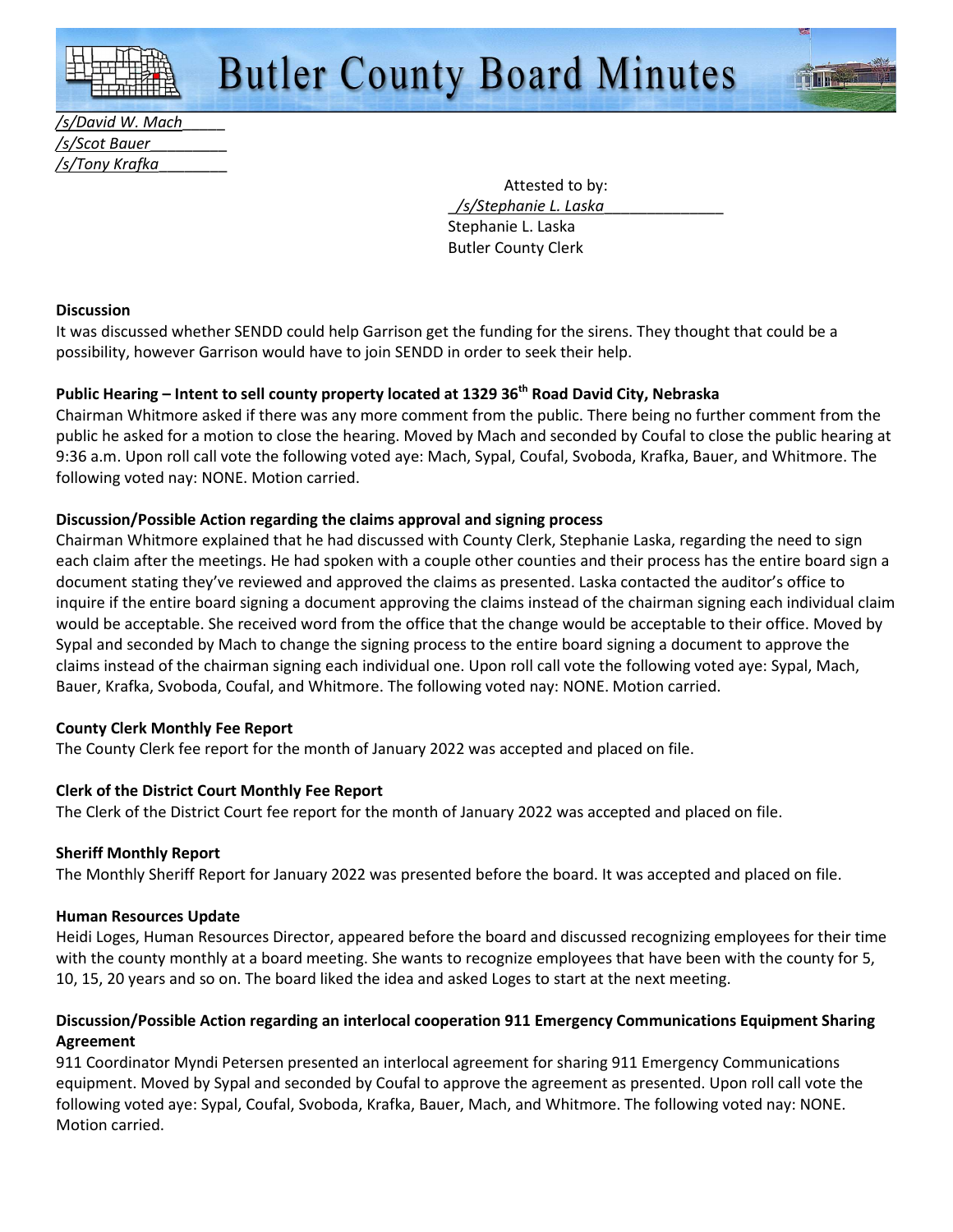## **Notification from Nebraska Department of Environment & Energy (NDEE) – 6M, LLC – Modified Construction and Operating Permit Issued – Approval to Operate**

Notification from the Nebraska Department of Environment & Energy (NDEE) for 6M, LLC was presented before the board. The notification was Notice of a Modified Construction and Operating Permit Issued – Approval to Operate in the Northeast ¼ of Section 2, Township 15 North, Range 1 East, Butler County, Nebraska.

### **Discussion/Possible Action regarding the Sheriff impound yard getting a cover over the fence**

Sheriff Tom Dion appeared before the board and he and Supervisor Coufal explained they've received complaints that the impound is an eyesore and no one needs to see what is in the impound lot. Dion told the board he can get a privacy screen that attaches to the fence; it comes in 50 ft by 6 ft sections and costs approximately \$50. He said the top 2 feet would not be covered but you would not be able to see what is in the lot.

## **Discussion/Possible Action regarding the American Rescue Plan Act Funding**

Chairman Whitmore said that the American Rescue Plan Act has finalized the final rule regarding how the ARPA money can be spent and what it can be spent on.

County Attorney, Julie Reiter, said she had sent the entire board a link to a webinar regarding the ARPA Final Rule; she was unable to attend, however, she had asked County Treasurer, Karey Adamy, if she could attend. Adamy presented the board with a handout from the webinar and presented highlights from the presentation. The board set up a committee to start planning how the money should be spent, the committee consists of Whitmore, Sypal and Bauer.

At 10:07 a.m. the chairman declared the board would take a quick break.

At 10:12 a.m. the board reconvened.

#### **Correspondence**

- 1. Nebraska Association of Emergency Management nominations for annual awards
- 2. Larry Novak Letter opposing the Butler County Landfill
- 3. Problem Solving Court Graduation Invite

#### **Committee Reports**

Sypal and Svoboda met with Region V regarding updating the lease with the county, they were very receptive to the triple net lease idea.

Whitmore attended the NACO Chairperson seminar; he said there was a lot a good information presented.

Sypal, Svoboda and Coufal met with the Landfill; they are looking to apply for expansion again in the near future. The landfill will be working to draft a host agreement. The Committee suggested that if the expansion is even considered they will have to do something about the road.

Coufal and Sypal reported that the Hospital is looking at an expansion in the near future.

Svoboda mentioned the Butler County Development committee is still working on bringing a hotel to David City.

#### **Discussion**

LB 921 regarding drug convictions becoming a 4-year sentence at the county level as opposed to a prison sentence; the bill is said to eliminate the need to build more prisons. It was commented that county jails do not have the programs for sentences of 4 years, and it would create a burden on the Counties.

## **Discussion/Possible Action regarding Butler County SOPs**